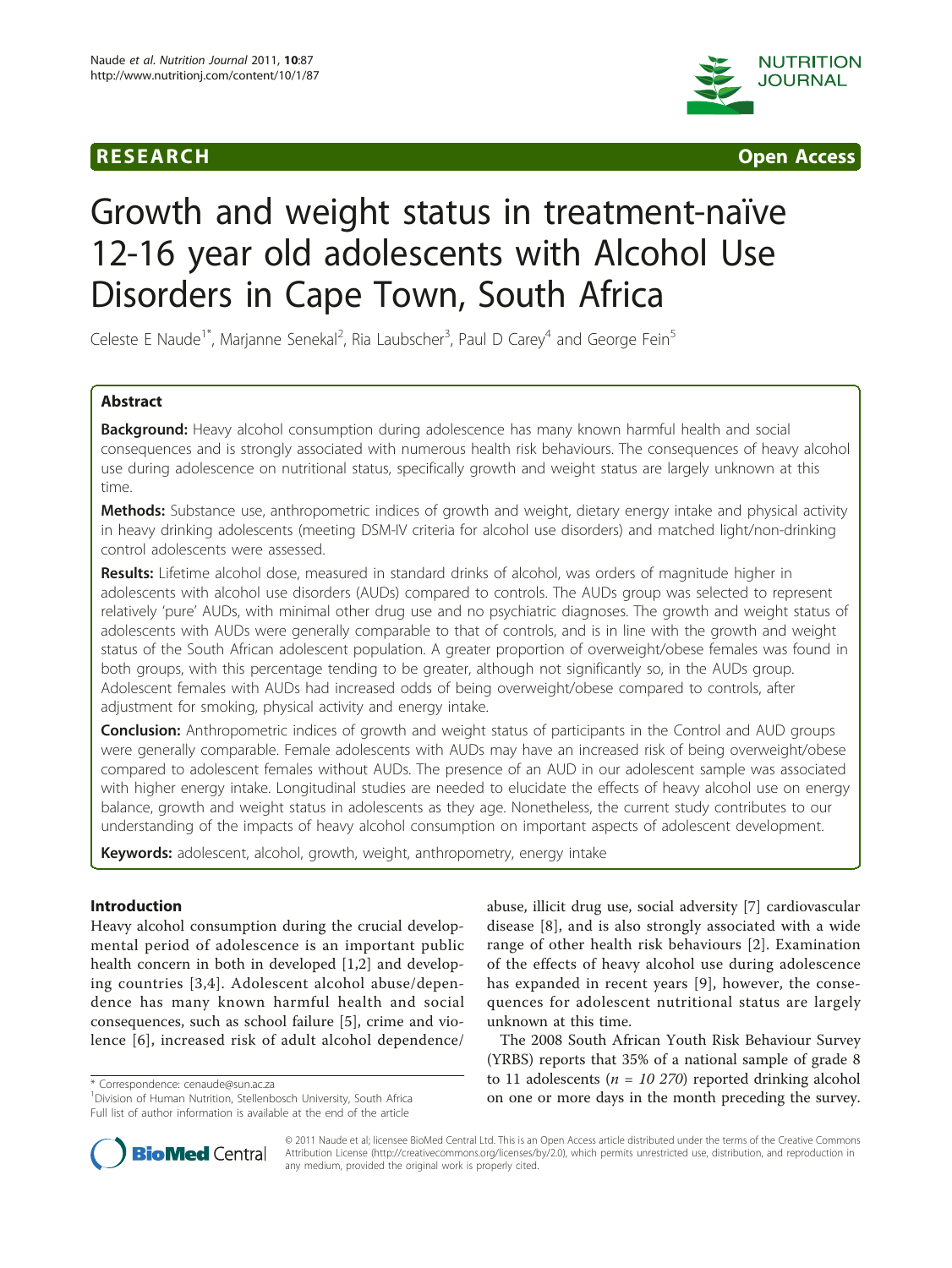Nationally, 29% of adolescents had engaged in past month binge drinking, a significant increase from the rate of 23% in the 2002 YRBS [[10](#page-10-0)]. Significantly more learners in the Western Cape Province (41%) had engaged in binge drinking in the past month when compared to the national average of 29% [\[4](#page-10-0)].

Globally, adolescents are recognized as a nutritionally at-risk group [\[11](#page-10-0)]. High nutritional demand for growth and development, poor eating behaviour during adolescence [[11-13\]](#page-10-0), and a propensity for risk-taking behaviours are all threats to nutritional adequacy [[11\]](#page-10-0). Adolescent eating patterns are typically characterised by high consumption of sweetened beverages, increased intake of energy-dense nutrient-poor foods, and frequently skipping meals, particularly breakfast [[13-16\]](#page-10-0). South African adolescents are no exception [[17,18\]](#page-10-0). Poor nutrition during this life-stage, which is also characterised by the adolescent growth spurt, may be associated with stunting (chronic undernutrition), underweight (chronic negative energy balance), or being overweight or obese (chronic positive energy balance)  $[11]$  $[11]$ .

Alcohol is energy-dense and energy provided by alcoholic drinks is derived from the alcohol (29 kilojoules per gram) and the carbohydrates (17 kilojoules per gram) they contain, with most drinks containing negligible amounts of other nutrients [[19\]](#page-10-0). Heavy alcohol use may affect total energy intake in a variety of ways. First, if alcohol energy replaces food energy (thus no change in total energy intake) dietary quality is reduced, with poor intake of essential macro- and micronutrients, even though energy needs may be met. This nutrient inadequacy increases the risk for nutrient deficiencies, which may enhance the risk for stunting (low heightfor-age) [[20\]](#page-10-0). Second, heavy alcohol use may result in a more significant reduction in dietary intake with energy from alcohol not compensating for the total loss of dietary energy intake. Inadequate energy and nutrient intake could manifest in the adolescent as underweight (low body mass index (BMI)-for-age) or possibly stunting [[20\]](#page-10-0). However, it must be borne in mind, that the greatest risk for stunting remains poor nutrition during the first two years of life [[21\]](#page-10-0). Third, alcohol containing drinks could be ingested in addition to usual food intake, resulting in increased total energy consumption, compounding the risks for weight gain and being overweight/obese (high BMI-for-age) [\[20\]](#page-10-0).

A recent review examined the outcomes of preload studies of the effects of alcohol on subsequent food intake in adults, and reported that in the short-term, energy ingested as alcohol is additive to energy consumed from other sources, suggesting that alcohol promotes short-term passive over-consumption of energy [[22](#page-10-0)]. According to Yeomans (2010), alcohol is very inefficient at triggering the satiety mechanisms involved in short-term control of food intake. Adult studies have further found alcohol use to be positively associated with BMI or obesity [[23-25\]](#page-10-0). The work by Oesterle and colleagues, namely that chronic heavy drinkers aged 10 to 24 years were nearly four times more likely to be overweight or obese at age 24, suggests that this may be true for adolescents [[26](#page-10-0)]. The positive association between alcohol and tobacco use and unhealthy eating habits such as consuming sweetened carbonated drinks, sweets and snacks, as reported in adolescents [[27-30](#page-10-0)], further compounds these risks. As such, it is reasonable to speculate that dietary changes associated with heavy alcohol use in adolescence may include a higher intake of energy-dense foods, thus contributing to increased total energy intake. Thus, heavy alcohol use during adolescence may promote overweight and obesity via the additive effect of alcohol energy as well as dietary changes favouring energy-dense items, resulting in a persistent positive energy balance.

The 2002 and 2008 YRBSs in South Africa show overnutrition to be a greater problem in this age group than undernutrition, with an increase in the prevalence of overweight and obesity nationally from 2002 to 2008 (21 to 25%), especially in the mixed ancestry population (16.6 to 22.4%). The prevalence of overweight and obesity was consistently greater in females nationally, in the Western Cape Province, and in the mixed ancestry population group [\[4,10](#page-10-0)]. This follows a widely recognised global trend in which overweight exceeds underweight in females in more than half of the world's developing countries [[31\]](#page-10-0).

Heavy alcohol ingestion can compound the problem of positive energy balance in usual dietary intake, increasing the risk for weight gain. Thus, it is argued that heavy alcohol use during adolescence may increase the risk for overweight and obesity. At this time, studies investigating the association between heavy alcohol use, energy balance, growth and weight status of adolescents are lacking internationally, with no such studies having been conducted in South Africa.

The current study examines anthropometric indices of growth and weight status in treatment-naive, 12 to 16 year old community-dwelling adolescents with alcohol use disorders (AUDs) in comparison to matched light/ non-drinking control adolescents, both groups without co-morbid substance use disorders (SUDs) or psychiatric disorders, as part of a larger study exploring the effects of heavy alcohol use on brain structure and function. The inclusion of adolescents without co-morbid externalizing disorders or SUDs, allows us to study the effects of AUDs on growth and weight indices without the confounding effects of other substance abuse or externalising disorder risk factors. It is hypothesised that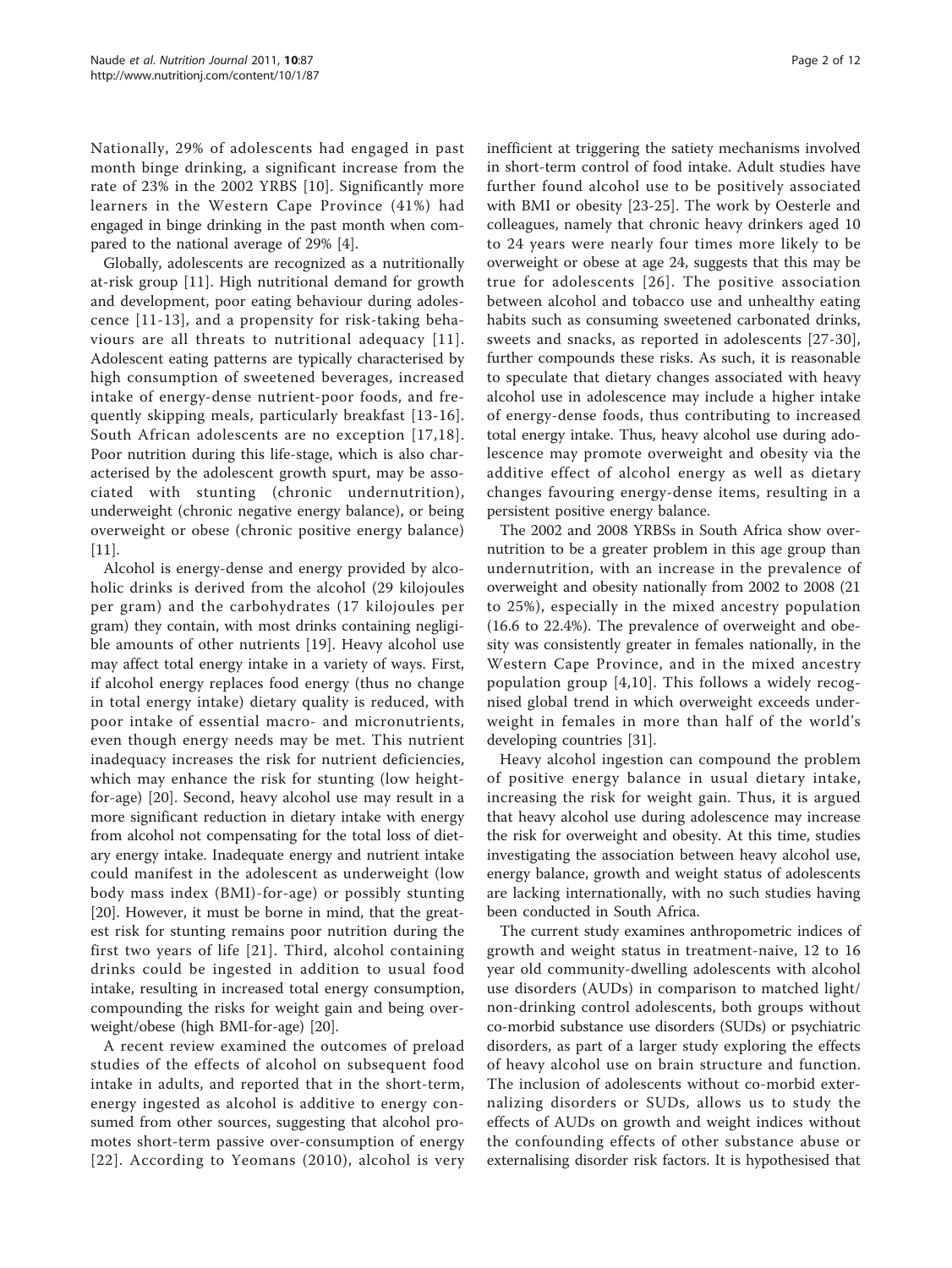anthropometric indices of growth and weight status may be different in adolescents with AUDs compared to light/non-drinking control adolescents.

# Methods

# Study Population and Participants

This study examined adolescents with relatively 'pure' AUDs, without concomitant drug use or psychiatric (including externalizing) diagnoses. The sample  $(n =$ 162) consisted of low socio-economic status English or Afrikaans-speaking adolescents (ages 12 to 16 years) from schools within a 25-km radius of Tygerberg Hospital located in the greater metropolitan area of Cape Town, South Africa. Screening procedures included a structured psychiatric diagnostic interview, a developmental and medical history (from participants and at least one biological parent or legal guardian) and a detailed physical and neurological examination assessing developmental delays. The Schedule for Affective Disorders and Schizophrenia for School Aged Children (six to 18 years) Lifetime Version (K-SADS-PL) [[32\]](#page-10-0) was used to screen for psychiatric diagnoses. The Semi-Structured Assessment for the Genetics of Alcohol (SSAGA-II) [[33](#page-10-0)] was used to confirm AUDs diagnosis and to derive detailed substance use histories (alcohol, tobacco and all other drugs).

Participants were assigned to one of two groups: an AUDs group meeting DSM-IV criteria for alcohol dependence or alcohol abuse [\[34](#page-10-0)] or a light/non-drinking Control group (lifetime dose of < 100 standard drinks of alcohol or never consumed alcohol). Exclusion criteria for both groups were: mental retardation, lifetime DSM-IV diagnoses other than AUDs (as defined in the KSADS-PL, including major depression, dysthymia, mania, hypomania, cyclothymia, bipolar disorders, schizoaffective disorders, schizophrenia, schizophreniform disorder, brief reactive psychosis, panic disorder, agoraphobia, separation anxiety disorder, avoidant disorder of childhood and adolescence, simple phobia, social phobia, overanxious disorder, generalized anxiety disorder, obsessive compulsive disorder, attention deficit hyperactivity disorder, conduct disorder, oppositional defiant disorder, enuresis, encopresis, anorexia nervosa, bulimia, transient tic disorder, Tourette's disorder, chronic motor or vocal tic disorder, alcohol abuse and dependence, substance abuse and dependence, post-traumatic stress disorder, and adjustment disorders), current use of sedative or psychotropic medication, current signs of or a history of fetal alcohol syndrome or exposure to heavy antenatal alcohol exposure, sensory impairment, history of traumatic brain injury with loss of consciousness exceeding 10 minutes, presence of diseases that may affect the CNS (e.g., meningitis, epilepsy), HIV [tested using the enzyme linked immunosorbent assay (ELISA)], less than 6 years of formal education, and lack of proficiency in English or Afrikaans. Prior to consent being obtained for participation in the study, a research social worker obtained collateral information from consenting parents, verifying the absence of medical, psychiatric and psychosocial problems. Participants in the two groups were matched for age (within 1 year), gender, language, socio-economic status and level of education (within 1 year). A total socio-economic status score was calculated by summing the category scores for family income (1-6), reversed employment category of participant's parent with the highest employment rank (Hollingshead reversed) (1-9), parent education (0-6), total assets (0-7), dwelling type (1-6) and bedroom cohabitation (1-7). During recruitment it was attempted to match the samples on smoking status, but this was not to be feasible since smoking was much more prevalent in the AUD participants. This positive association of smoking and alcohol use is well documented [[35\]](#page-10-0).

# Measures

A revised version of the Timeline Follow-back procedure (TLFB) [[36](#page-10-0)], a semi-structured, clinician-administered assessment of lifetime history of alcohol use and drinking patterns (i.e., frequency, quantity and density of alcohol consumption, including every phase from when participants first started drinking at least once per month to the present, including all periods of abstinence) was used in combination with the K-SADS-PL to elicit alcohol-use data. It was administered by a Psychiatrist on the day of screening. A standard drink was defined as one beer or wine cooler (340 ml), one glass of wine (150 ml) or a 45 ml shot of liquor. A similar procedure was carried out for each substance that the research participant acknowledged using.

Weights and heights were measured according to standard anthropometric techniques [[37](#page-10-0)] by a trained research assistant. Weight was measured using a digital weighing scale (Camry ED-301, China) and shoes and heavy outer layers of clothing were removed. Height was measured using a wall-mounted stadiometer without shoes, caps and hats. Indices investigated were heightfor-age (stunting) and BMI (weight/height<sup>2</sup>)-for-age (underweight and overweight/obesity). For comparison of anthropometric indices to reference data in developing countries, Z-scores derived from the reference data were used [[38](#page-10-0)]. The recently released World Health Organisation (WHO) growth reference for ages 5 to 19 years [[20](#page-10-0)] were used as reference data. Height-for-age, expressed in Z-scores of the WHO growth reference was used to define stunting (< -2 standard deviations (SD), and BMI-for-age, expressed in Z-scores of the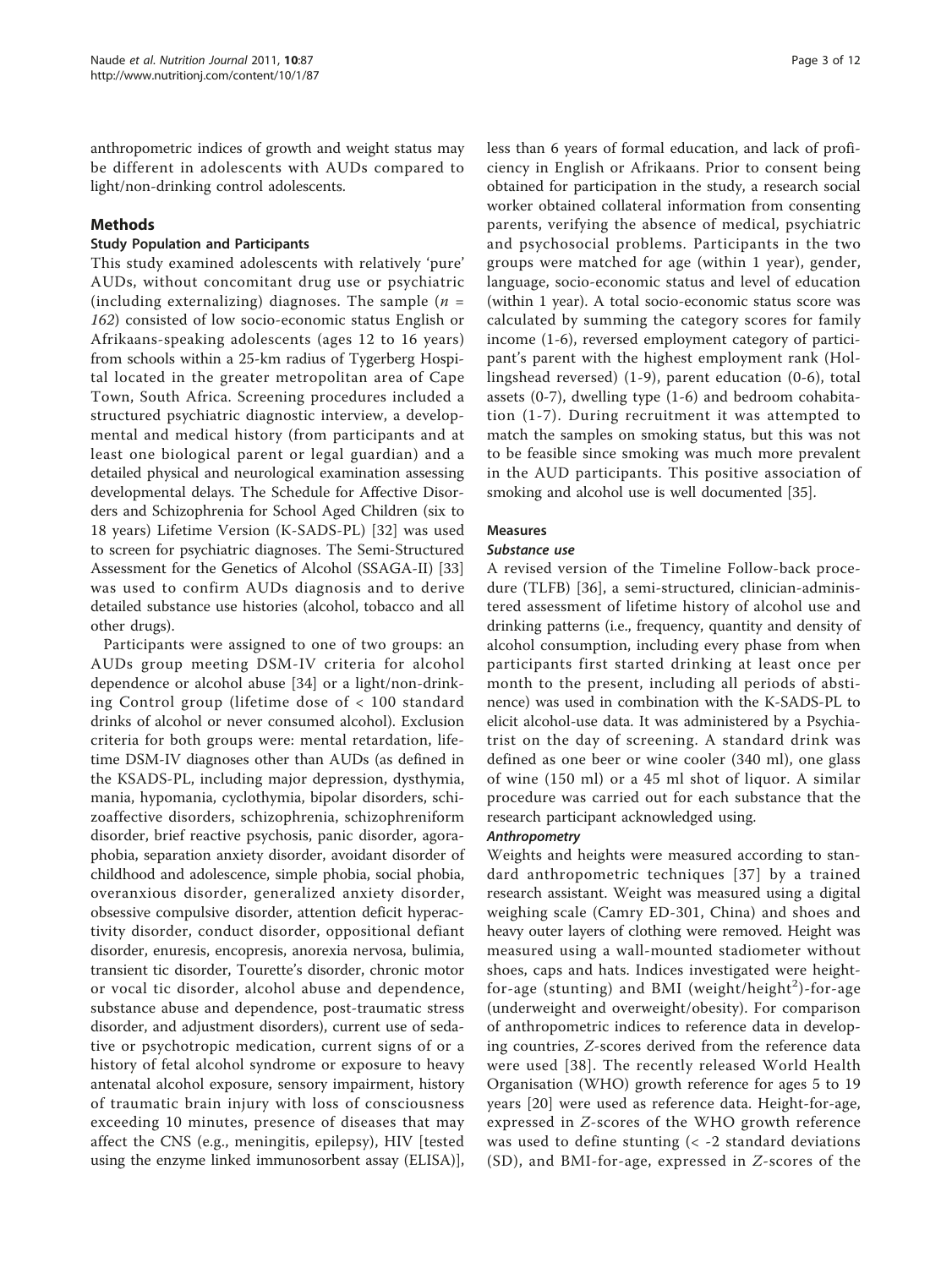WHO growth reference were used to define underweight ( $Z$ -score  $\langle$  -2 SD) and overweight and obesity ( $>$ +1 SD) [[20\]](#page-10-0) using WHO AnthroPlus, Version 1.0.4 for Windows [\[39](#page-10-0)]. In order to compare the anthropometric data with findings from the most recent YRBS [[4\]](#page-10-0), weight-for-age (underweight: Z-score < -2 SD) and height-for-age (stunting: Z-score < -2SD) were also expressed in Z-scores of the sex-specific 2000 CDC reference curves growth reference data [\[40\]](#page-10-0) using the Nutrition module of Epi Info (TM) 3.5.3 [\[41](#page-10-0)]. As in the 2008 YRBS, the International Obesity Task Force (IOTF) age-dependent BMI cut-off points for overweight and obesity (BMI  $\geq 25$  kg/m<sup>2</sup>) were used to determine prevalence of overweight/obesity [[42](#page-10-0)] for comparison purposes.

A questionnaire, administered by the primary researcher, was used to estimate active and sedentary time. Physical activity was assessed as time in minutes per week using regular, weekly 'organised sporting activities' such as scheduled training and competitions for sports (e.g. athletics and rugby). Physical inactivity was measured as time in minutes per week using 'television watching' and 'computer use'. Information for each of the three domains was elicited using three responses: participation: yes or no; if yes, number of occasions per week and minutes per occasion. The total minutes per week was calculated for each domain. The domain for physical activity represented total weekly active time (minutes) and the two domains for physical inactivity were added to obtain total weekly sedentary time (minutes).

Energy intake Energy intake (kilojoules) was estimated by three repeated 24-hour recalls, which has been shown to be appropriate for quantifying dietary intake in developing countries [\[43,44\]](#page-11-0). Furthermore, internal and external validity of this method has been found to be acceptable in adolescents aged ten years and older [\[45\]](#page-11-0). The 24 hour recall interviews were all conducted by the primary researcher, who was trained and standardised and knowledgeable on terminology and locally available food and beverages, on two non-consecutive week days and on one Monday to obtain Sunday intake. No data could be collected for Fridays and Saturdays as it was not feasible to conduct interviews on Saturdays and Sundays. Commonly used household measures and food pictures from the Dietary Assessment and Education Kit, developed by Steyn and Senekal [[46\]](#page-11-0), were used to assist with food portion size estimation. Estimated food portions were converted to grams using the the MRC Food Quantities Manual [\[47\]](#page-11-0). The energy consumption for each participant for each day was calculated using the South African Food Data System (SAFOODS) [[48](#page-11-0)]. The average energy intake over the three 24-hour recall interviews was calculated to represent the observed intake distributions for energy (kilojoules). This energy intake variable did not include estimated energy from alcohol intake. Average daily alcohol energy intake was estimated from average daily alcohol intake (grams) per participant in the AUDs group as follows: The average daily alcohol intake (grams) was estimated from the alcohol-use data in the most recent phase of drinking as follows: 1) frequency of alcohol use (days per month) multiplied by average quantity of alcohol consumed (standard drinks per drinking day) to obtain average monthly standard drinks of alcohol consumed; 2) average monthly standard drinks of alcohol consumed was divided by 28 days to obtain average daily standard drinks of alcohol consumed; 3) average daily standard drinks of alcohol consumed was multiplied by 13.6 grams of alcohol per standard drink to obtain average daily alcohol intake in grams, which was converted to average daily alcohol energy (29 kilojoules per gram) to obtain average daily alcohol energy (kilojoules). Average daily alcohol energy was added daily energy intake from the observed intake distributions for each AUD participant to represent total estimated energy intake (kilojoules). Daily alcohol energy for the  $n = 48$  light drinking control participants was not calculated as their alcohol life dose was negligible (mean  $5.77 \pm 12.46$  standard drinks) and the contribution of alcohol energy to energy intake would therefore also be negligible.

# Procedures

The Committee for Human Research of Stellenbosch University approved all study procedures (N06/07/128). After eligibility was established, written consent from parents and written assent from participants was obtained. Participants were transported from their homes or schools to the testing site. After physical and psychiatric screening, the participants completed demographic self-report questionnaires. On the day of screening after inclusion in the sample, weight and height measurements were taken, physical activity data was collected and the first 24-hour recall interview was conducted. The remaining two 24-hour recalls were done on a Monday and one other week day thereafter. Participants were compensated for their time with gift vouchers. Confidentiality of all study information was maintained with the exception of statutory reporting requirements in newly-identified or ongoing threats to the safety of minor participants.

### Statistical analysis

All data were checked and cleaned before analysis. Descriptive statistics, including inspection of data for adherence to normal distributions, and group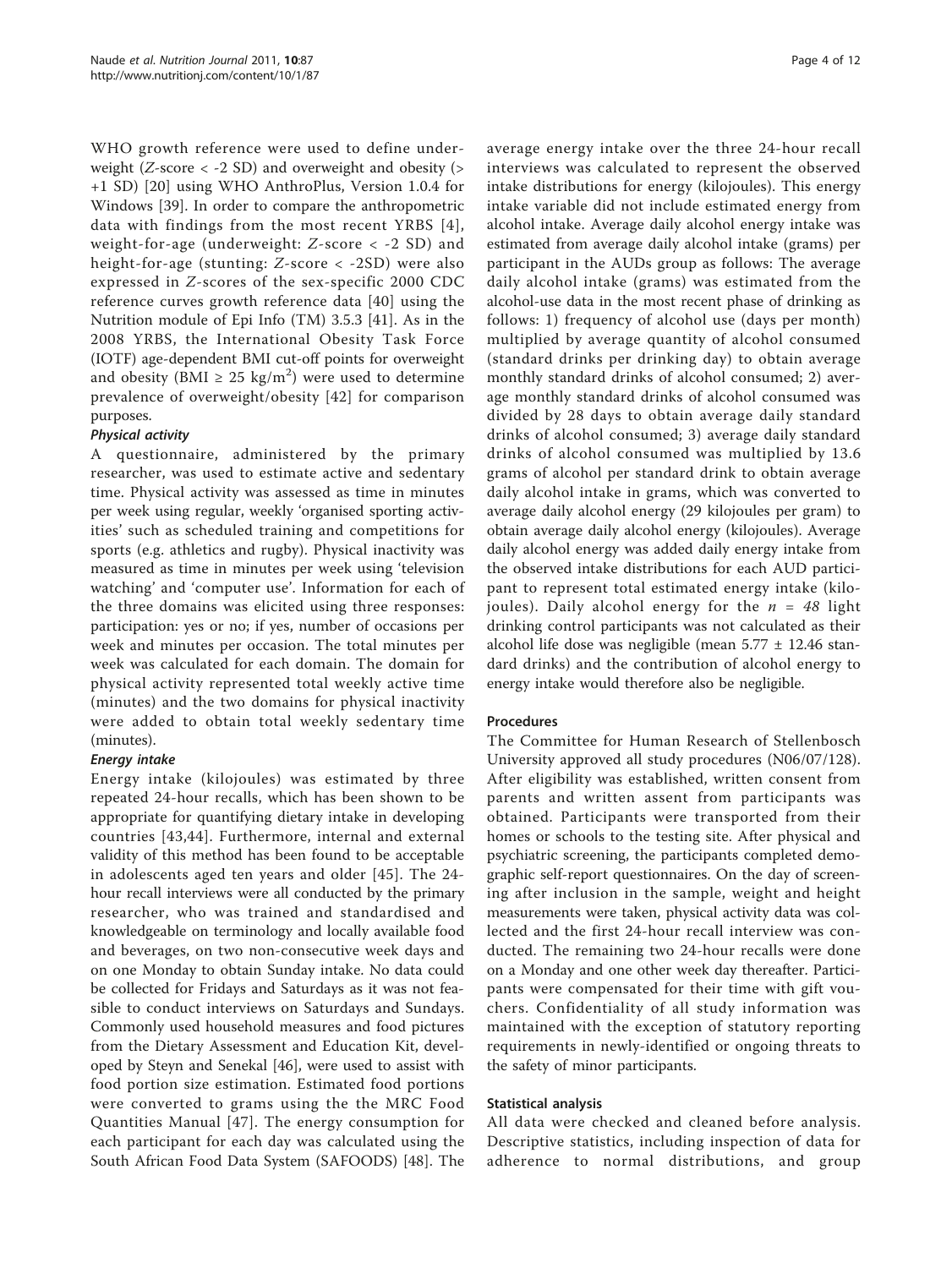comparisons were computed using Stata/IC Version 11.1 for Windows [[49\]](#page-11-0). Suitable transformations were applied to all variables with skewed distributions, as relevant. Mann Whitney U, chi-square and Fischer's exact tests were used to compare the socio-demographic and substance use variables between the Control and AUD groups. Statistical significance was defined at a level of p  $\leq$  0.05. Due to the paired nature of the data and possible confounding from the smoking imbalance between the Control and AUD groups, a multi-level mixed effects linear regression model was used to compare anthropometric indices of growth and weight status, physical activity and energy intake between the two groups. A pairing variable was created according to the matched pairs in the sample and served as the level variable in the model. Transformed outcome variables were used where relevant. Comparisons were done with adjustment for gender, smoking status, physical activity (total weekly active time) and total estimated energy intake (including alcohol energy). Categorical physical activity variables (participate yes/no) were compared using the Chi-square or Fischer's exact tests. Prevalence of stunting, underweight and overweight/obesity using the WHO growth references were compared between the Control and AUD groups using the Chi-square and Fischer's exact tests.

After confirming that assumptions for regression analyses were met, relationships between anthropometric categories and AUD group membership were investigated for the total sample and within genders, using multi-level mixed effects logistic regression. Outcome variables were WHO anthropometric Z-score categories for stunting, underweight and overweight/obesity [[20](#page-10-0)], and group status, gender, smoking status, physical activity and total estimated energy intake (including alcohol energy) were entered as independent variables. The pairing variable served as the level variable.

# Results

# Demographic and substance use characteristics

A total of 184 adolescents were recruited and screened, of whom 22 were excluded as screen failures due to a range of exclusion criteria, including cannabis and methamphetamine use, and DSM-IV Axis I diagnoses, resulting in a final sample of 162. The Control and AUD groups were successfully matched for age, education level, gender, language, ethnicity and socio-economic status (Table [1](#page-5-0)). As expected, AUD adolescents had significantly greater alcohol exposure than controls (Table [1](#page-5-0)). There was no significant difference in age of onset of drinking and participants who had ever used alcohol started drinking around 12 years of age. Almost all (95%,  $n = 77$ ) adolescents in the AUDs group had a 'weekends-only' style of alcohol consumption. The

regular drinking frequency (days per month) and regular drinking quantity (standard drinks per month) indicates an average consumption of about 13 drinks per drinking day, which is indicative of a binge drinking pattern. A greater proportion of participants in the AUDs group smoked compared to the Control group, and lifetime tobacco dose (total number of cigarettes smoked in lifetime) was greater in the AUDs group; a significantly greater percentage of participants in the AUDs group had also experimented with cannabis. The results on cannabis and methamphetamine indicate very low use in both groups, with no other drug use, although cannabis use was significantly greater in the AUDs group compared to the Control group (Table [1\)](#page-5-0).

### Anthropometry, Physical Activity and Energy Intake

Complete anthropometric data sets were collected for 157 participants (Control group:  $n = 79$ , AUDs group: *n* = 78) and complete physical activity and energy intake data sets were collected for 160 participants ( $n = 80$  per group). Heights and weights could not be obtained for 5 participants in the sample (Control group:  $n=2$ , AUDs group:  $n=3$ ) and dietary intake and physical activity data could not be obtained for 2 participants ( $n=1$  per group). Weight, height, height-for-age and BMI-for-age, expressed in Z-scores of the WHO growth reference for ages 5 to 19 years [[20](#page-10-0)], did not differ significantly between groups and there were no group by gender differences in height-for-age and BMI-for-age (Table [2\)](#page-6-0). Females in the sample had a significantly greater BMIfor-age  $(z = 2.34; p = 0.019)$  compared to males when adjusting for group status, smoking status, physical activity and total estimated energy intake (including alcohol). A significant positive association was found between height-for-age and total estimated energy intake  $(z = 2.72; p = 0.007)$  when adjusting for group status, gender, smoking status and physical activity. No significant relationship was found between BMI-for-age and total estimated energy intake  $(z = 1.50; p = 0.132)$ . Most participants in both groups had a height-for-age within the normal WHO reference range, with one male AUD participant having a height-for-age greater than +2SD. Body mass index- for-age was within the WHO normal reference range for approximately two thirds of participants in both groups. The proportion of stunted, thin and overweight/obese participants did not differ significantly between groups, and there was no gender by group interactions (Table [3\)](#page-7-0). In both groups, more than double the numbers of females than males were overweight/obese (Table [3](#page-7-0)).

No significant differences in the number of participants engaging in organised sports (active time) were found in the total sample, nor was there a group by gender interaction (Table [2\)](#page-6-0). There was also no significant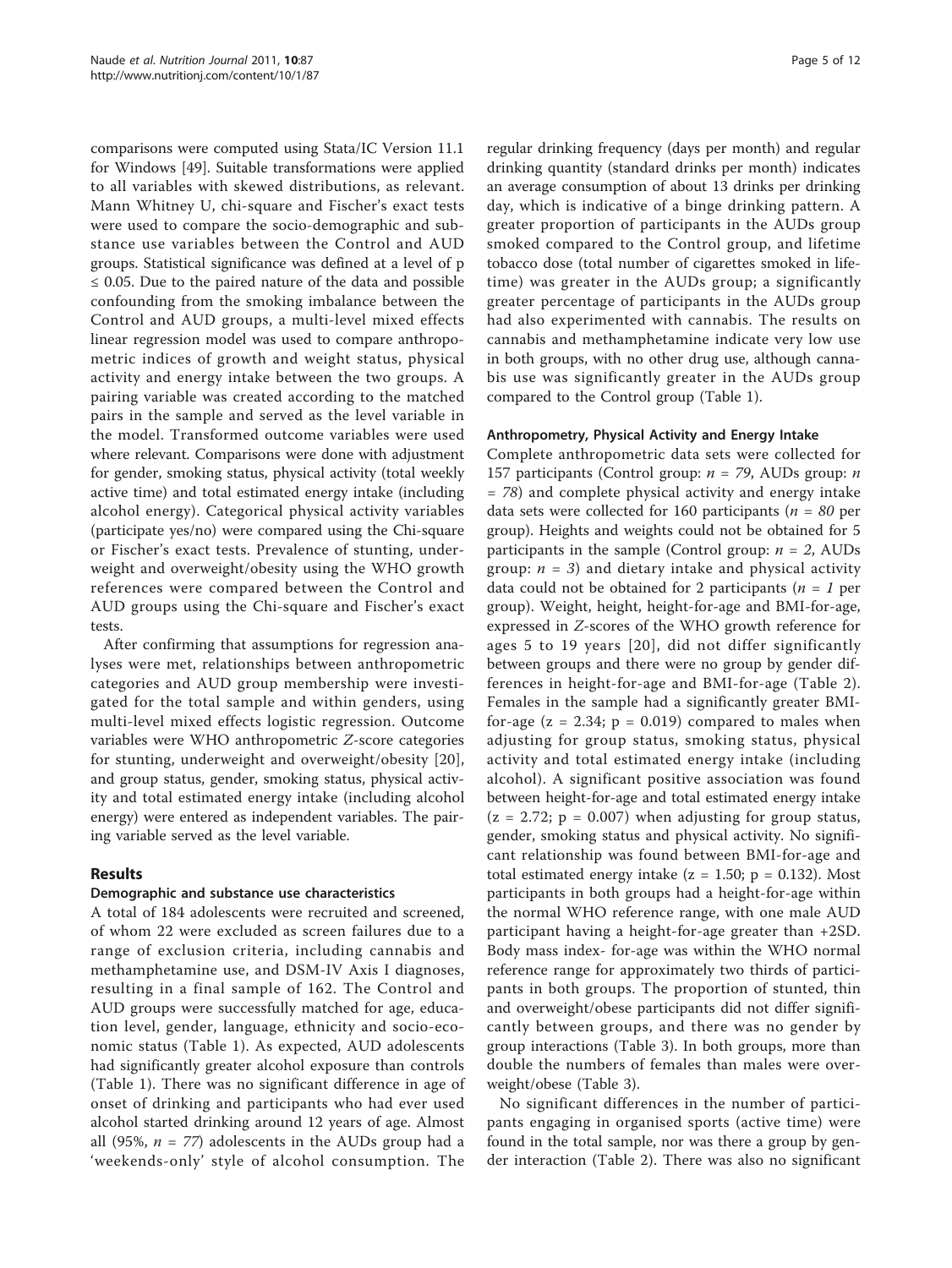### <span id="page-5-0"></span>Table 1 Confirmatory Analyses of Socio-demographic and Alcohol Grouping Measures and Substance use characteristics of the sample  $(n = 162)$

|                                                                          | <b>Control Group</b><br>$(n = 81)$ | <b>AUDs Group</b><br>$(n = 81)$ |            |         |
|--------------------------------------------------------------------------|------------------------------------|---------------------------------|------------|---------|
|                                                                          | $M$ (SD) or %                      | $M(SD)$ or %                    | $U/\chi^2$ | p-value |
| Socio-demographics                                                       |                                    |                                 |            |         |
| Age                                                                      | 14.76 (0.78)                       | 14.92 (0.74)                    | $-1.19$    | 0.235   |
| Education level <sup>a</sup>                                             | 7.79 (0.85)                        | 7.85 (0.74)                     | $-0.43$    | 0.666   |
| %Male                                                                    | 42                                 | 42                              | 0.00       | 1.000   |
| %Female                                                                  | 58                                 | 58                              |            |         |
| % Afrikaans-speaking                                                     | 69                                 | 69                              | 0.00       | 1.000   |
| %English-speaking                                                        | 31                                 | 31                              |            |         |
| % Mixed Ancestry                                                         | 97.6                               | 97.6                            |            | 0.497   |
| % White                                                                  | 1.2                                | $\mathbf{0}$                    |            |         |
| % Black                                                                  | 1.2                                | $\circ$                         |            |         |
| Total Socio-economic status score b                                      | 28.19 (5.80)                       | 24.85 (5.93)                    | 1.34       | 0.179   |
| <b>Alcohol Use</b>                                                       |                                    |                                 |            |         |
| % Never consumed alcohol                                                 | 41                                 | $\mathbf{0}$                    |            |         |
| % Never intoxicated                                                      | 93                                 | $\overline{O}$                  |            |         |
| %Light drinker <sup>c</sup>                                              | 59                                 | $\mathbf{0}$                    |            |         |
| % Alcohol abuse <sup>d</sup>                                             |                                    | 2.5                             |            |         |
| % Alcohol dependence <sup>e</sup>                                        |                                    | 97.5                            |            |         |
| % Weekends-only drinking style<br>in most recent drinking phase          |                                    | 95                              |            |         |
| Drinking onset age (years) in<br>participants that have drunk alcohol    | 12.25 (1.66)                       | 12.04 (1.70)                    | 0.57       | 0.567   |
| Alcohol lifetime dose 9                                                  | 5.77 (12.46)                       | 1493.69 (1511.53)               | $-11.04$   | < 0.001 |
| Age of first intoxication                                                |                                    | 12.83(1.15)                     |            |         |
| Age of onset of regular drinking                                         |                                    | 12.91(1.11)                     |            |         |
| Regular drinking duration (months)                                       |                                    | 23.78 (15.91)                   |            |         |
| Regular drinking frequency (days/month)<br>in most recent drinking phase |                                    | 5.01(2.87)                      |            |         |
| Regular drinking quantity per month h                                    |                                    | 65.78 (57.96)                   |            |         |
| <b>Tobacco Use</b>                                                       |                                    |                                 |            |         |
| % Never smoked tobacco                                                   | 59                                 | 17                              |            | < 0.001 |
| % Light smokers (lifetime < 100 cigarettes)                              | 35                                 | 31                              |            |         |
| % Regular smokers (lifetime > 100 cigarettes)                            | 6                                  | 52                              |            |         |
| Smoking onset age (years) in light smokers                               | 12.53 (1.62)                       | 12.44 (1.96)                    | $-0.19$    | 0.846   |
| Smoking onset age (years) in regular smokers                             | 13 (0.71)                          | 12.36 (1.46)                    | 0.96       | 0.339   |
| Lifetime tobacco dose of all smokers i                                   | 86.42 (442.80)                     | 1417.59 (2762.60)               | $-7.02$    | < 0.001 |
| <b>Other Substance Use</b>                                               |                                    |                                 |            |         |
| % Never used cannabis                                                    | 89                                 | 42                              | 34.35      | < 0.001 |
| Lifetime cannabis dose J                                                 | 0.12(0.37)                         | 4.08 (7.40)                     | $-6.33$    | < 0.001 |
| % Never used methamphetamine                                             | 100                                | 96                              |            | 0.245   |
| Lifetime methamphetamine dose k                                          | $\mathcal O$                       | 1.0(0.56)                       |            |         |
| % Never used any other drugs                                             | 100                                | 100                             |            |         |

Notes: For all variables not presented as percentages, means are presented with standard deviations in parentheses. Continuous variables compared using the Mann Whitney U Test and categorical variables compared using the Chi-Square or Fisher's exact test.

<sup>a</sup> Years of successfully completed education

<sup>b</sup> Total Socio-economic status score: Sum of Family income (1-6), Reversed employment category of participant's parent with the highest employment rank (Hollingshead reversed) (1-9), Parent education (0-6), Total assets (0-7), Dwelling type (1-6) and Bedroom cohabitation (1-7) - Maximum = 41

 $c$  Less than 100 standard drinks of alcohol consumed in lifetime

<sup>d</sup> Greater than 100 standard drinks of alcohol consumed in lifetime with a DSM-IV diagnosis of alcohol abuse

<sup>e</sup> Greater than 100 standard drinks of alcohol consumed in lifetime with a DSM-IV diagnosis of alcohol dependence

<sup>f</sup> Style of drinking followed in the most recent phase of drinking

<sup>g</sup> Total number of standard drinks of alcohol consumed in lifetime

<sup>h</sup> Average standard drinks of alcohol consumed per month

<sup>i</sup> Total number of cigarettes smoked in lifetime

<sup>j</sup> Total number of 'joints' smoked in lifetime;

 $k$  Total number of 'straws' (hits) of methamphetamine in lifetime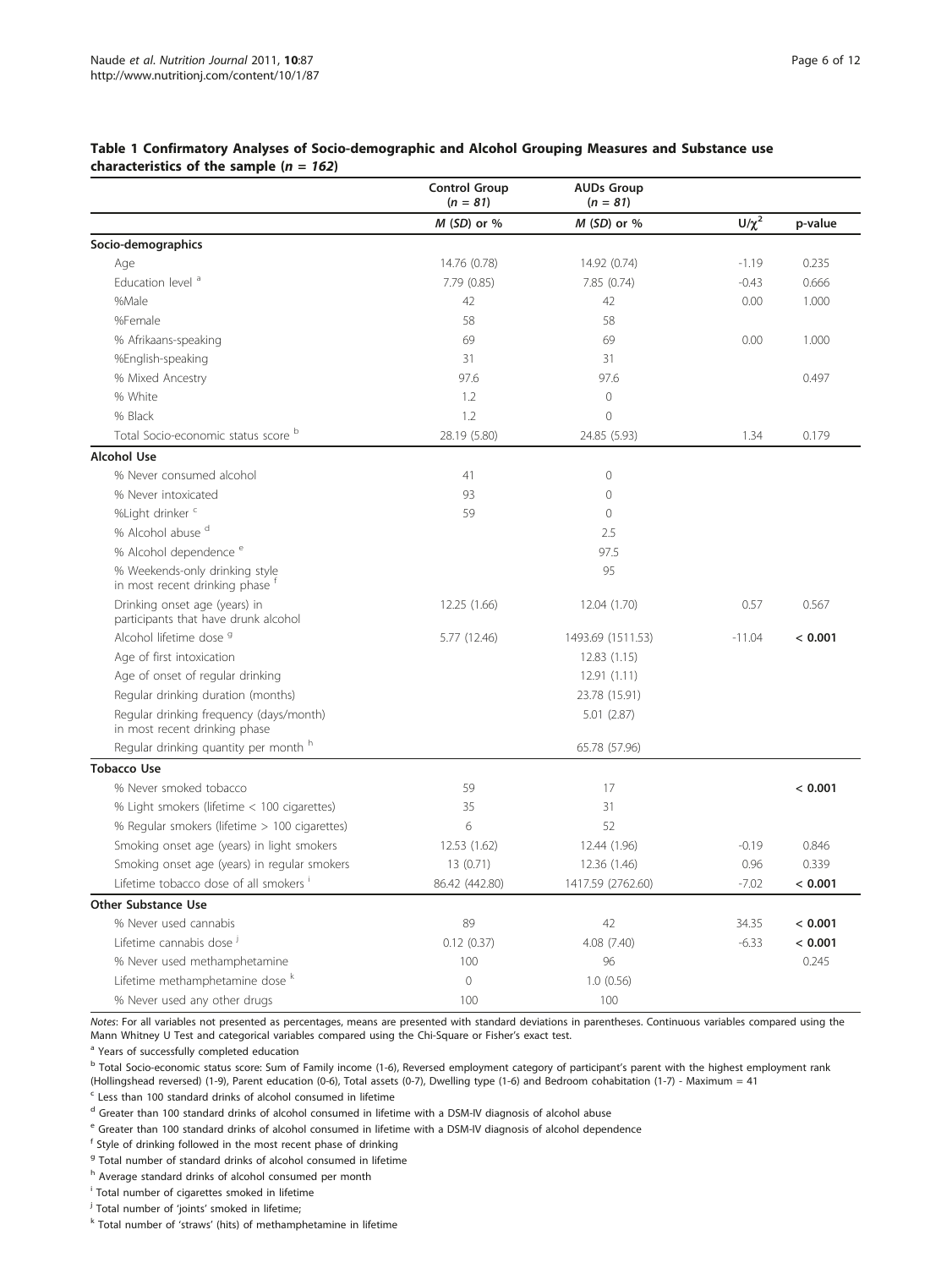# <span id="page-6-0"></span>Table 2 Comparison of anthropometry, physical activity and energy intake between Control and AUD groups

|                                                                            | <b>Control Group</b> |               | <b>AUDs Group</b>   |               |         |         |
|----------------------------------------------------------------------------|----------------------|---------------|---------------------|---------------|---------|---------|
|                                                                            |                      | $\frac{0}{0}$ |                     | $\frac{0}{0}$ | p-value | z       |
| Anthropometry                                                              |                      |               |                     |               |         |         |
| Weight (kg)                                                                | 52 (46-62)           |               | 53 (46-62)          |               | 0.745   | $-0.32$ |
| Height (m)                                                                 | $1.60(1.56-1.65)$    |               | $1.60(1.53-1.65)$   |               | 0.487   | 0.70    |
| Height-for-age Z-score                                                     | $-0.58(1.03)$        |               | $-0.59(1.01)$       |               | 0.672   | 0.42    |
| Males                                                                      | $-0.73(1.07)$        |               | $-0.45(1.14)$       |               | 0.348   | 0.94    |
| Females                                                                    | $-0.47(0.99)$        |               | $-0.69(0.89)$       |               | 0.673   | $-0.42$ |
| Body mass index-for-age Z-score                                            | 0.29(1.42)           |               | 0.25(1.38)          |               | 0.821   | $-0.23$ |
| Males                                                                      | 0.12(1.52)           |               | $-0.11(1.42)$       |               | 0.219   | $-1.23$ |
| Females                                                                    | 0.41(1.34)           |               | 0.52(1.31)          |               | 0.327   | 0.98    |
| Physical activity and inactivity                                           |                      |               |                     |               |         |         |
| Participate in physical activities (%yes) *                                |                      | 33            |                     | 33            |         |         |
| Males (%yes) *                                                             |                      | 48            |                     | 39            |         |         |
| Females (%yes) *                                                           |                      | 21            |                     | 28            |         |         |
| Total weekly active time (minutes) <sup>a</sup>                            | $0(0-120)$           |               | $0(0-120)$          |               | 0.740   | $-0.33$ |
| Males: weekly active time                                                  | $0(0-240)$           |               | $0(0-240)$          |               | 0.382   | $-0.87$ |
| Females: weekly active time                                                | $0(0-0)$             |               | $0(0-60)$           |               | 0.690   | 0.40    |
| Participate in sedentary activities (%yes) *                               |                      | 100           |                     | 99            |         |         |
| Total weekly sedentary time (minutes) b                                    | 1001 (570)           |               | 1091 (569)          |               | 0.949   | 0.06    |
| Males: weekly sedentary time                                               | 937 (590)            |               | 1093 (561)          |               | 0.349   | 0.94    |
| Females: weekly sedentary time                                             | 1047 (558)           |               | 1089 (580)          |               | 0.327   | $-0.98$ |
| <b>Energy intake</b>                                                       |                      |               |                     |               |         |         |
| Energy (kilojoules), excluding alcohol energy <sup>c</sup>                 | 8965 (7240-10661)    |               | 10063 (8245-11683)  |               | 0.047   | 1.98    |
| Males: energy excluding alcohol                                            | 9461 (8010-10835)    |               | 11206 (9622-12496)  |               | 0.034   | 2.11    |
| Females: energy excluding alcohol                                          | 8342 (7003-9944)     |               | 9291 (7923-10941)   |               | 0.254   | 1.14    |
| Total estimated energy (kilojoules), including alcohol energy <sup>d</sup> | 8965 (7240-10661)    |               | 11028 (9072-13014)  |               | < 0.001 | 4.20    |
| Males: energy including alcohol                                            | 9461 (8010-10835)    |               | 11684 (10181-13521) |               | < 0.001 | 3.69    |
| Females: energy including alcohol                                          | 8342 (7003-9944)     |               | 10481 (8847-11726)  |               | 0.005   | 2.81    |

Notes: Variables are median and interquartile range except for height-for-age Z-score, body mass index-for-age Z-score, total weekly sedentary time, which are mean and standard deviation

n-values: Anthropometry: Control  $n = 79$ ; AUDs  $n = 79$ ; Physical activity and inactivity and Energy intake:  $n = 80$  per group; males  $n = 33$  and females  $n = 47$ Height-for-age and body mass index-for-age expressed in Z-scores of the World Health Organisation Growth Reference for ages 5 to 19 years [[20\]](#page-10-0) Smoking group includes light smokers (lifetime < 100 cigarettes) and regular smokers (lifetime > 100 cigarettes)

Multilevel mixed-effects linear regression used to compare groups, adjusting for gender, smoking status, physical activity (total weekly active time) and total estimated energy intake (including alcohol energy)

<sup>a</sup> Total weekly active time: sum of minutes per week spent doing regular (weekly) organised sporting activities

<sup>b</sup> Total weekly sedentary time: sum in minutes per week spent watching television and using a computer

<sup>c</sup> Energy intake, excluding estimated average daily alcohol energy

<sup>d</sup> Total estimated energy intake, including average daily alcohol energy estimated from average daily alcohol intake (grams) per participant in the alcohol use disorder group

\* No significant differences between Control and AUD groups using  $\chi^2$  or Fischer's exact test

difference in the total weekly active time between groups or by gender (Table 2). All participants in the sample, excepting one in the AUDs group, participated in sedentary time activities, with no differences in total weekly sedentary time between groups nor any group by gender interactions (Table 2).

Daily energy intake, excluding alcohol energy, was significantly higher in the AUD adolescents compared to the control adolescents for the entire group, and for

males, but not for females. However, when estimated alcohol energy was added, energy intake in the AUD participants was significantly higher for both males and females (Table 2)

Mixed effects logistic regression showed an increased odds ratio (OR 1.26) of AUD participants being overweight/obese when compared to control participants, after adjusting for gender, smoking status, physical activity (total weekly active time) and total estimated energy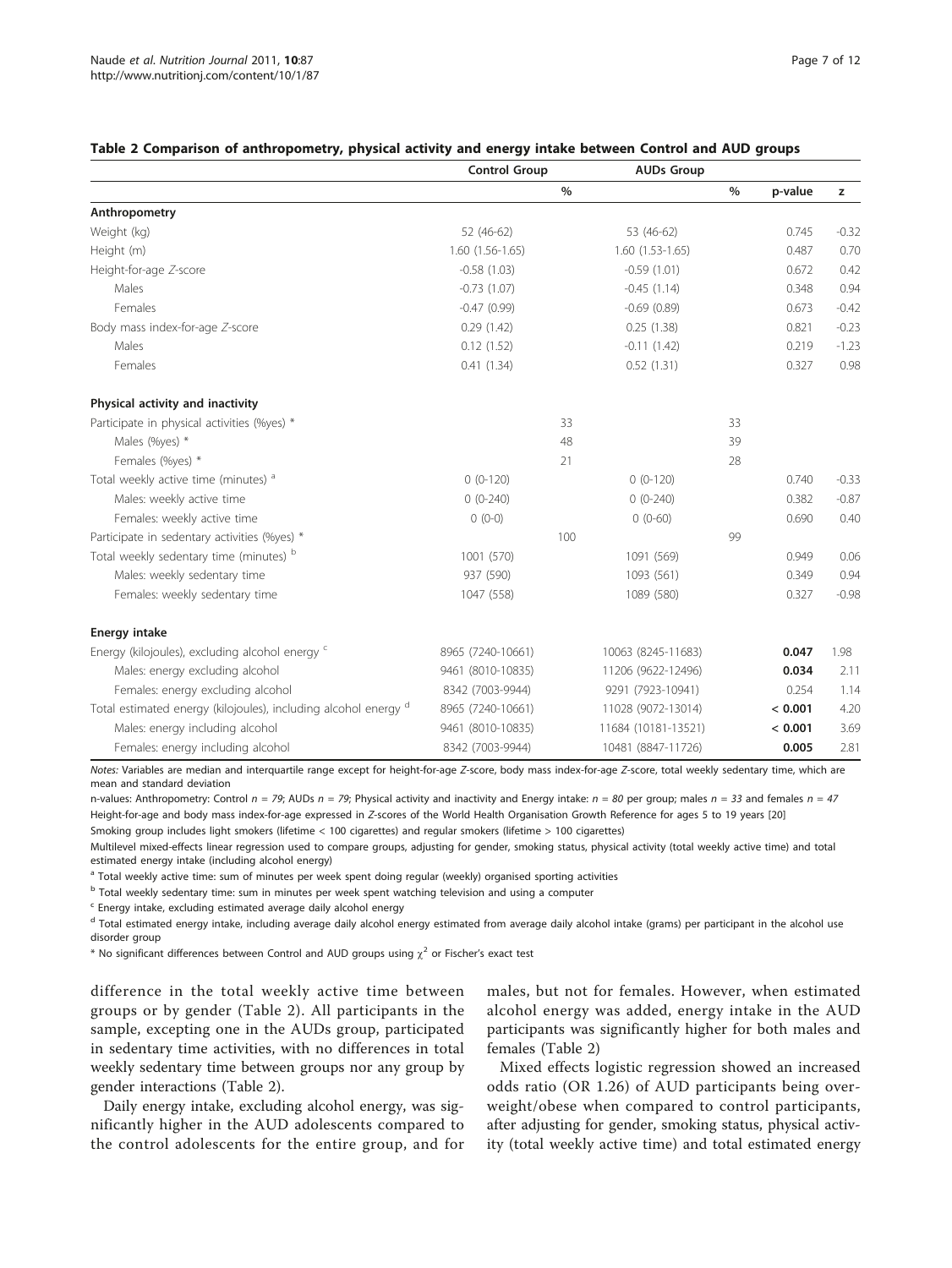|                               | Groups*    |            | Males*                 |           | Females*   |       |
|-------------------------------|------------|------------|------------------------|-----------|------------|-------|
|                               | %Control   | %AUDs      | %Control               | %AUDs     | %Control   | %AUDs |
|                               | n          | n          | n                      | n         | n          | n     |
| Height-for-Age                |            |            |                        |           |            |       |
| Stunting $< -2SD$             | 10.1<br>8  | 6.4        | 11.8<br>$\overline{4}$ | 9.1       | 8.9<br>4   | 4.4   |
| Body mass index-for-Age       |            |            |                        |           |            |       |
| Underweight $<$ -2SD          | 5.1<br>4   | 2.6        | 8.8                    | 3.0       | 2.2        | 22    |
| Overweight and Obese $> +1SD$ | 25.3<br>20 | 29.5<br>23 | 17.7<br>6              | 18.2<br>6 | 31.1<br>14 | 37.8  |

<span id="page-7-0"></span>Table 3 Comparison of height-for-age and body mass index-for-age according to WHO Growth References (5-19 years) Z-score cut-offs in Control ( $n = 79$ ) and AUD ( $n = 78$ ) groups and by gender between groups

Notes: Body mass index (kg/m2), calculated by dividing weight (kilograms) by height (meters) squared

n-values: Control group:  $n = 34$  males and  $n = 45$  females; AUDs Group:  $n = 33$  males and  $n = 45$  females

\* No significant differences between Control and AUD groups or by gender between groups using  $\chi^2$  or Fischer's exact tests

intake. Within the total sample, females had an increased odds ratio (OR 2.60) of being overweight/ obese compared to males with adjustment for group status, smoking, physical activity and total estimated energy intake. Females with AUDs had a greater odds ratio (OR 2.42) compared to males of being overweight/obese, adjusting for smoking status, physical activity and total estimated energy intake, while no increased odds ratio was found for males with AUDs (OR 0.76) (Table 4).

#### **Discussion**

The results of this study show that the growth and weight status of a group of healthy, treatment-naive adolescents with "pure" AUDs (without comorbid substance use disorders or comorbid psychiatric, including externalising, disorders) is comparable to a matched group of light/non-drinking control adolescents and is in line with the growth and weight status of the South African adolescent population. There were a greater

#### Table 4 Multilevel mixed-effects logistic regression with overweight/obesity

|                                                                     | <b>Odds Ratio</b> | p-value | 95% CI |      |
|---------------------------------------------------------------------|-------------------|---------|--------|------|
| Overweight/Obesity: Body mass index-for-age Z-score > +1SD          |                   |         |        |      |
| Control Group                                                       | 1.00              |         |        |      |
| AUDs Group                                                          | 1.26              | 0.647   | 0.46   | 3.41 |
| Males                                                               | 1.00              |         |        |      |
| Females                                                             | 2.61              | 0.053   | 0.99   | 6.87 |
| Non-smoking                                                         | 1.00              |         |        |      |
| Smoking                                                             | 0.69              | 0.498   | 0.23   | 2.03 |
| Total weekly active time                                            | 1.00              | 0.387   | 1.00   | 1.00 |
| Total estimated energy intake (including alcohol energy)            | 1.00              |         |        |      |
| MALES: Overweight/Obesity: Body mass index-for-age Z-score > +1SD   |                   |         |        |      |
| Control Group                                                       | 1.00              |         |        |      |
| AUDs Group                                                          | 0.75              | 0.720   | 0.16   | 3.48 |
| Non-smoking                                                         | 1.00              |         |        |      |
| Smoking                                                             | 1.04              | 0.967   | 0.17   | 6.31 |
| Total weekly active time                                            | 1.00              | 0.345   | 0.99   | 1.00 |
| Total estimated energy intake (including alcohol energy)            | 1.00              | 0.075   | 1.00   | 1.00 |
| FEMALES: Overweight/Obesity: Body mass index-for-age Z-score > +1SD |                   |         |        |      |
| Control Group                                                       | 1.00              |         |        |      |
| <b>AUDs Group</b>                                                   | 2.42              | 0.190   | 0.65   | 9.02 |
| Non-smoking                                                         | 1.00              |         |        |      |
| Smoking                                                             | 0.43              | 0.248   | 0.10   | 1.81 |
| Total weekly active time                                            | 1.00              | 0.685   | 1.00   | 1.00 |
| Total estimated energy intake (including alcohol energy)            | 1.00              | 0.025   | 1.00   | 1.00 |

Notes: Smoking group includes light smokers (lifetime < 100 cigarettes) and regular smokers (lifetime > 100 cigarettes)

Control group  $n = 79$  (males  $n = 34$  and females  $n = 45$ ); AUDs group  $n = 78$  (males  $n = 33$  and females:  $n = 45$ )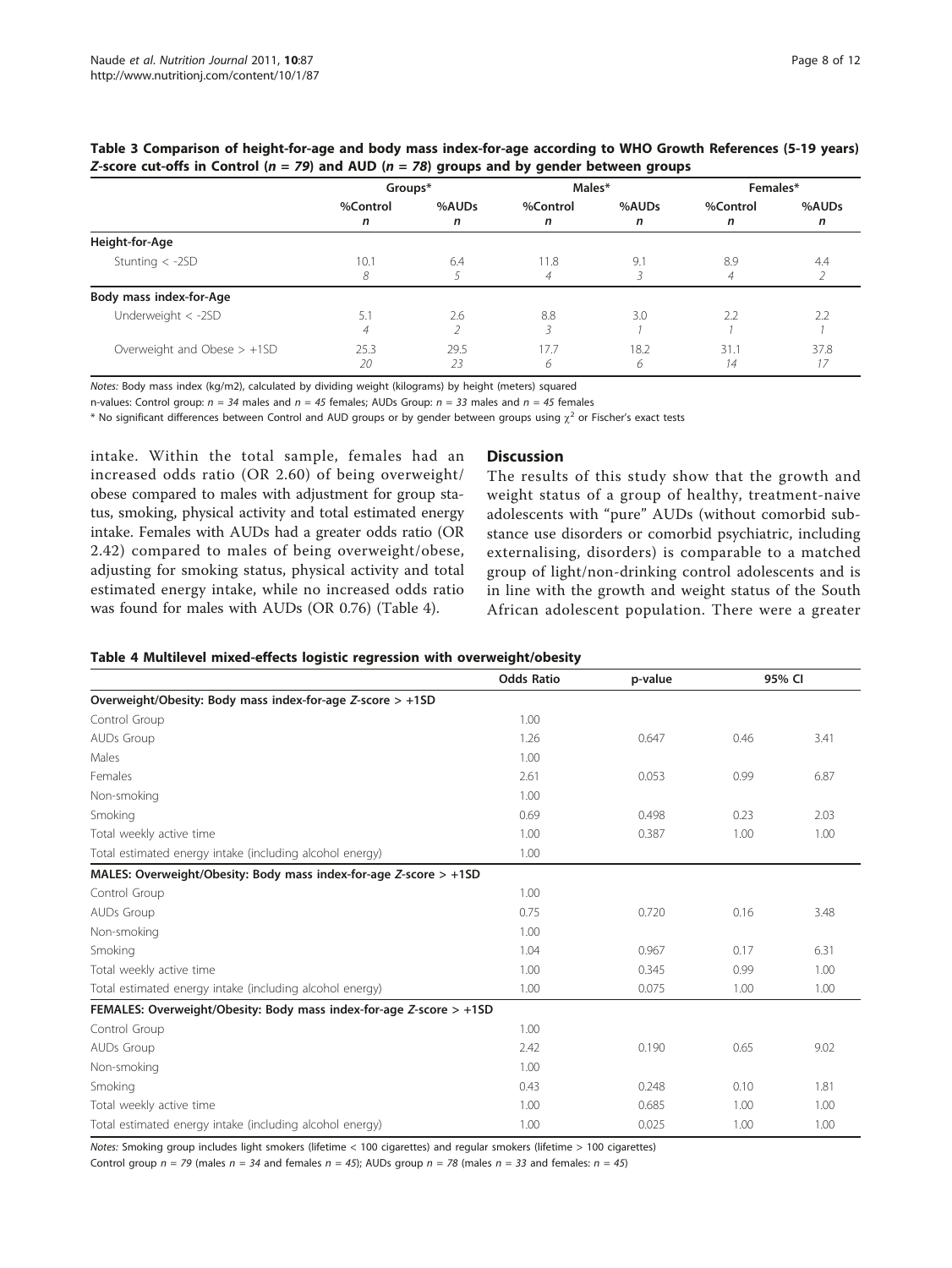proportion of overweight/obese females in both groups compared to males, with this percentage being slightly greater, although not significantly so, in the AUDs group. Our analyses suggest that within this developing country setting, adolescent females with AUDs have an increased risk of being overweight/obese compared to adolescent females without AUDs, adjusting for smoking, physical activity and estimated energy intake (including alcohol energy).

When using the recommended WHO growth reference for ages 5 to 19 years, weight, height, height-forage Z-scores and BMI-for-age Z-scores did not differ significantly between the Control and AUD groups, and a similar prevalence of stunting, underweight and overweight and obesity were found in the groups. These anthropometric findings were compared to the findings of the 2008 YRBS [\[4](#page-10-0)], in order to contextualise the findings within the South African adolescent population (Table 5). Stunting and underweight in both groups in our sample were lower than the YRBS prevalence nationally and in the mixed ancestry population, but similar to the stunting prevalence in the Western Cape Province. In the AUDs group, overweight and obesity prevalence was greater than in the YRBS national, provincial and Mixed Ancestry population prevalence, while Control group prevalence was similar to the YRBS proportions [[4\]](#page-10-0). With the same anthropometric references used in the YRBS, more overweight/obesity in the AUDs group compared to the controls was evident, with higher prevalence in females in both groups, particularly within the AUDs group (Table 5). All indices point to the fact that prevalence of overnutrition exceeded undernutrition in this sample. Female AUD participants showed an increased risk for overweight/obesity (OR = 2.42). However, studies in larger samples are needed to confirm these findings.

Participation in physical activity was low in both groups with only a third of adolescents participating in any organised sporting activities. Average weekly active time, represented by organised regular sporting activities, was not significantly different between groups (Control group: median  $= 0$ ; mean  $= 83$  minutes; AUDs group: median =  $0$ , mean =  $104$  minutes). Physical activity in both groups was well below the WHO global recommendation for physical activity (five to 17 year olds) of 60 minutes of moderate to vigorous physical activity daily [\[50\]](#page-11-0). It is possible that informal recreational activity such as dancing and playing sport with friends may contribute to activity levels in adolescents who are recreationally active on a regular basis. However, these low physical activity levels are in line with YRBS findings that show widespread inadequate levels of physical activity, especially in the Western Cape and among females [[4,10](#page-10-0)]. This inactivity may contribute to positive energy balance and the observed overweight/ obesity prevalence.

Based on the predominance of sedentary behaviour in the total sample, the daily estimated energy requirement (EER) for sedentary adolescents (aged 15 years) was used for interpretation of energy intake data (males: 9337 kilojoules per day, females: 7270 kilojoules per day; and weighted average EER for males and females for total sample: 8138 kilojoules per day) [\[51\]](#page-11-0). Total estimated energy intake (including alcohol) for the AUDs group was considerably greater than the EER for sedentary adolescents (weighted average EER as mentioned above), whereas that of the Control group was only slightly greater than the weighted average EER. Total

| Table 5 Comparison of prevalence of underweight and stunting in Control ( $n = 79$ ) and AUDs ( $n = 78$ ) groups with    |
|---------------------------------------------------------------------------------------------------------------------------|
| 2008 Youth Risk Behaviour Survey findings in the Western Cape Province (WC) ( $n = 1159$ ), nationally ( $n = 9862$ ) and |
| for mixed ancestry population ( $n = 1423$ )                                                                              |

|                                                      | Groups                           |                             | <b>YRBS</b>               |                                 |                    |  |
|------------------------------------------------------|----------------------------------|-----------------------------|---------------------------|---------------------------------|--------------------|--|
|                                                      | % Control<br>% Males<br>%Females | %AUDs<br>%Males<br>%Females | %WC<br>%Males<br>%Females | %National<br>%Males<br>%Females | %Mixed<br>Ancestry |  |
| Stunting: Height-for-age Z-score < -2SD              | 8.9<br>8.8<br>8.9                | 10.3<br>9.1<br>11.1         | 9.7<br>9.8<br>9.6         | 13.1<br>15.2<br>11.1            | 13.6               |  |
| Underweight: Weight-for-age Z-score < -2SD           | 7.6<br>11.8<br>4.4               | 6.4<br>9.1<br>4.4           | 6.5<br>8.0<br>5.2         | 8.4<br>12.0<br>4.9              | 9.4                |  |
| Overweight and obese: Body mass index $\geq$ 25 kg/m | 22.8<br>17.7<br>26.7             | 29.5<br>18.2<br>37.8        | 25.5<br>13.7<br>36.3      | 25.0<br>14.5<br>35.0            | 22.4               |  |

Notes: Height-for-age and Weight-for-age according to gender-specific 2000 CDC reference [\[40](#page-10-0)]Z-score cut-offs (Epi Info (TM) 3.5.3) used in 2008 Youth Risk Behaviour Survey [\[4\]](#page-10-0)

Body mass index according to International Obesity Task Force cut-offs for body mass index for overweight and obesity by gender for ages 2 to 18 years [[42](#page-10-0)] used in 2008 Youth Risk Behaviour Survey [\[4\]](#page-10-0)

AUDs: alcohol use disorders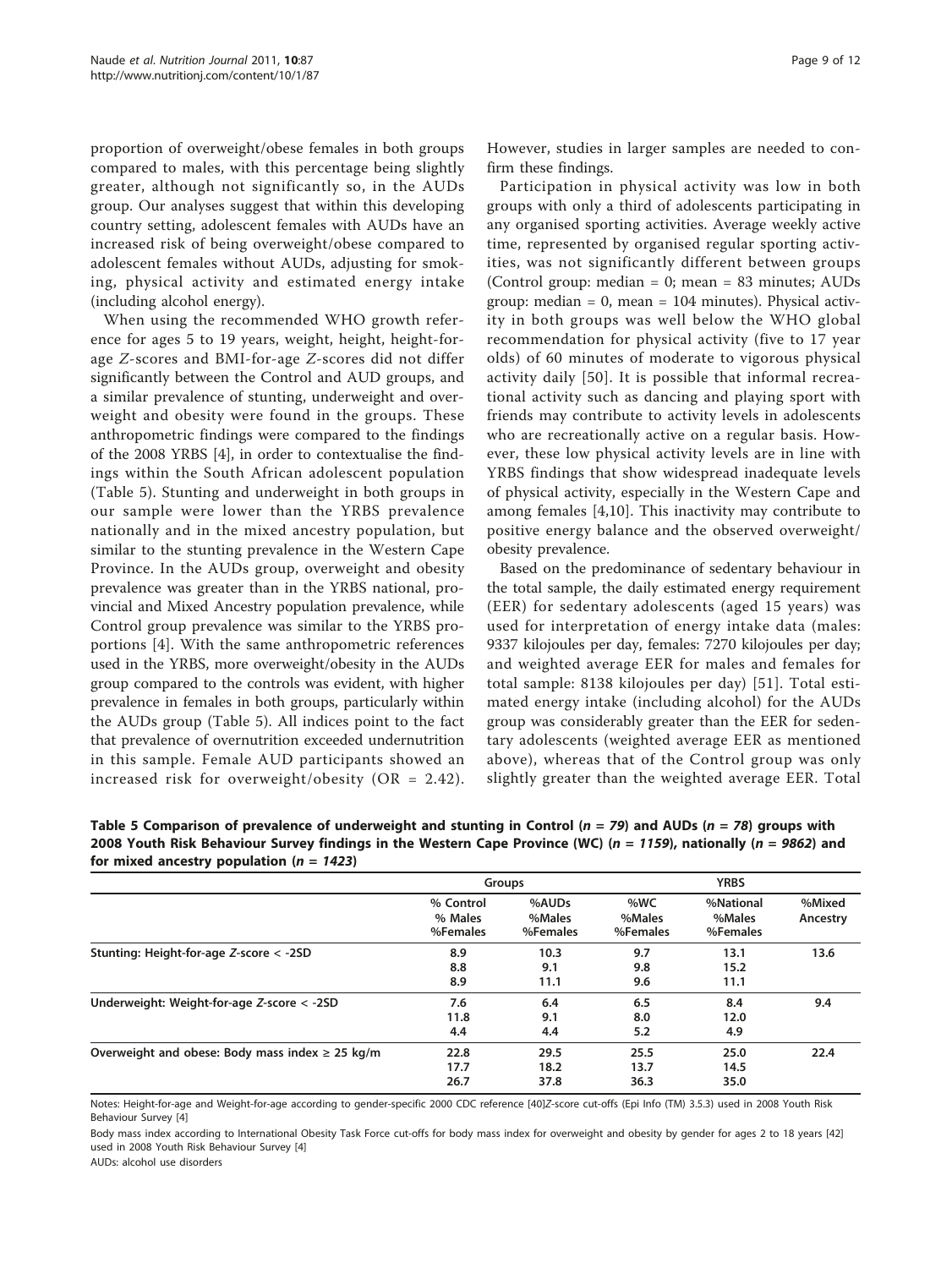estimated energy intake in females in the Control group and in both genders in the AUDs group exceeded sedentary EERs for females and males aged 15 years. As expected, total estimated energy intake (including alcohol) was significantly greater in the AUDs group compared to the Control group, since energy intake before the addition of alcohol energy was significantly higher in the AUDs group compared to the controls. This suggests that when compared to adolescents without AUDs, adolescents with AUDs may have higher intakes of energy, possibly due to energy-dense food choices, which is then further increased by added alcohol energy. It therefore seems reasonable to suggest that heavy drinking adolescents are ingesting alcohol energy in addition to usual food and beverage energy, resulting in diets high in total energy. Previous research showed that adolescents with AUDs were less likely to eat a balanced diet [[52\]](#page-11-0) and that adolescent alcohol and tobacco use is associated with consumption of energy-dense snacks and beverages [\[27,30](#page-10-0)]. A recent study reported that earlier alcohol, tobacco and other drug use, depression, increased fighting and reduced optimism may lead to unhealthy increases in weight [[53\]](#page-11-0). The inherent limitations of recall data for alcohol use, energy intake and physical activity are applicable to this study and the results therefore need to be interpreted with caution.

The higher frequency and risk of overweight/obesity in female adolescents as a whole, while being more pronounced in the AUD females, is particularly relevant in view of obesity development being linked to four critical periods, namely intrauterine life, infancy, the period of adiposity rebound (ages 5 to 7 y), and adolescence [\[54](#page-11-0)] and since the transition from adolescence to early adulthood is a period characterised by considerable increase in obesity incidence [[55](#page-11-0)]. These findings become more pertinent in view of the substantial evidence that risk behaviours, such as alcohol use [\[56\]](#page-11-0) and weight status [[57\]](#page-11-0) show a strong degree of tracking from adolescence into adulthood. Longitudinal data also shows that low physical activity in adolescence tracks into adulthood [[58](#page-11-0)]. In addition, the odds of overweight/obese adolescents reporting a diagnosis for two cardiovascular risk factors by young adulthood is 1.5 to 2 times higher than for normal-weight adolescents, regardless of BMI in young adulthood [[59\]](#page-11-0). Furthermore, physical inactivity [[60](#page-11-0)] and smoking [[61\]](#page-11-0) have been shown to predict future obesity, in particular abdominal ("high risk") obesity by early adulthood. These adolescent behaviour patterns are therefore not transient in nature and are likely to have important impacts on long-term behaviour patterns and health outcomes. Overweight/obesity results in a considerable burden of death, premature death and disability in adult South African's [[62\]](#page-11-0), and is very much in line with the growing pandemic worldwide in

developed as well as developing countries. This trend seems unlikely to be reversed as developing countries continue to struggle with the widespread availability of nutritionally poor, but cheap foods.

### Conclusion

In this cross-sectional comparison, anthropometric indices of growth and weight status of participants in the Control and AUD groups were generally comparable. However, there is an indication that adolescent females with AUDs may have an increased risk for being overweight/obese compared to similar adolescent females without these disorders within this developing setting. Moreover, the presence of an AUD in this adolescent sample was associated with higher energy intake, likely due to greater intakes of energy-dense food choices, exacerbated by added alcohol energy. This result is consistent with the literature suggesting that heavy alcohol use is associated with unhealthy increases in weight. The persistence of these patterns has the potential to initiate early development of nutritionrelated chronic diseases and burdens in adulthood. These findings need further exploration in longitudinal, well-controlled studies, in order to elucidate the impacts of heavy alcohol use on energy balance, growth and weight status in adolescents as they age. This assessment of growth and weight status in adolescents with AUDs contributes to the understanding of possible impacts of heavy alcohol consumption on important aspects of adolescent development.

#### List of abbreviations

AUDs: Alcohol Use Disorders; BMI: Body mass index; DSM-IV: American Psychiatric Association's 4th Diagnostic and Statistical Manual; ELISA: Enzyme linked immunosorbent assay; EER: Estimated Energy Requirement; K-SADS-PL: Schedule for Affective Disorders and Schizophrenia for School Aged Children (6-18 Years) Lifetime Version; MRC: Medical Research Council; TLFB: Timeline Follow-back procedure; SAFOODS: South African Food Data System; SSAGA-II: Semi-Structured Assessment for the Genetics of Alcohol (SSAGA-II); SUDs: Substance Use Disorders; WHO: World Health Organization; YRBS: Youth Risk Behaviour Survey

#### Acknowledgements

This research was supported by NIH grant RO1 AA016303-01 (PI: G. Fein). The authors would like to express gratitude to Helen Ferrett for study management, Patsy Thomson and Marwyn Sowden for data entry and checking, Barenise Alexander for participant recruitment, and schools and participants from the Western Cape Education Department for their cooperation and participation.

#### Author details

<sup>1</sup> Division of Human Nutrition, Stellenbosch University, South Africa. <sup>2</sup> Division of Human Nutrition, University of Cape Town, South Africa. <sup>3</sup>Biostatistics Unit Medical Research Council of South Africa, South Africa. <sup>4</sup>Department of Psychiatry, Stellenbosch University, South Africa. <sup>5</sup>Neurobehavioral Research Inc, Hawaii.

#### Authors' contributions

CEN, MS, PDC, GF were responsible for the study concept and design. CEN, PDC contributed to the acquisition of the data. RL, CEN, MS, GF assisted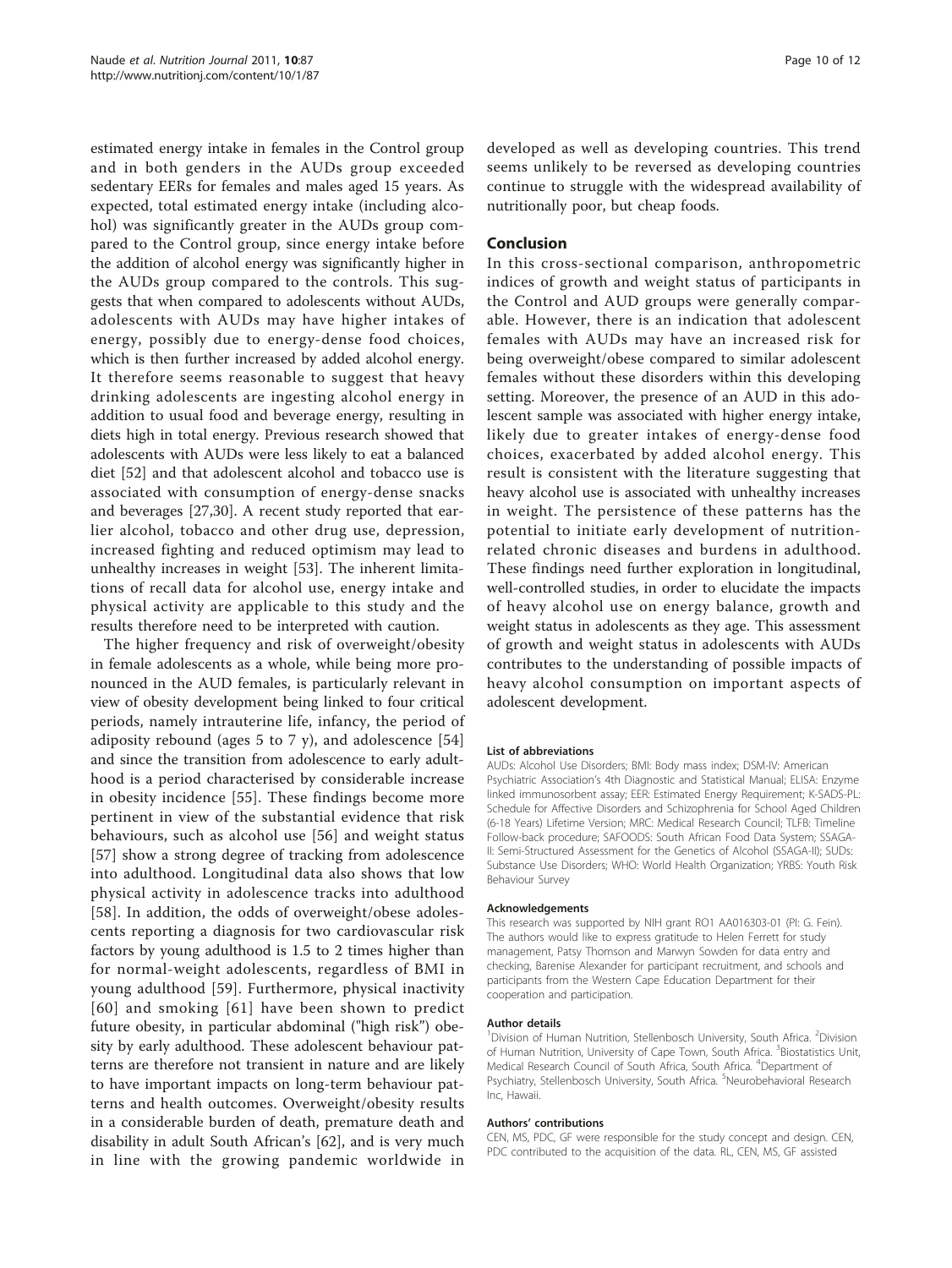<span id="page-10-0"></span>with data analysis and interpretation of findings. CEN drafted the manuscript. MS, RL, PDC, GF provided critical revision of the manuscript. All authors read and approved the final manuscript.

#### Competing interests

The authors declare that they have no competing interests.

Received: 25 May 2011 Accepted: 23 August 2011 Published: 23 August 2011

#### References

- 1. McArdle P: [Alcohol abuse in adolescents.](http://www.ncbi.nlm.nih.gov/pubmed/18305075?dopt=Abstract) Arch Dis Child 2008, 93:524-527.
- 2. Miller JW, Naimi TS, Brewer RD, Jones SE: [Binge drinking and associated](http://www.ncbi.nlm.nih.gov/pubmed/17200273?dopt=Abstract) [health risk behaviors among high school students.](http://www.ncbi.nlm.nih.gov/pubmed/17200273?dopt=Abstract) Pediatrics 2007, 119:76-85.
- Parry CDH, Myers B, Morojele NK, Flisher AJ, Bhana A, Donson H, Pluddemann A: [Trends in adolescent alcohol and other drug use:](http://www.ncbi.nlm.nih.gov/pubmed/15288752?dopt=Abstract) [findings from three sentinel sites in South Africa \(1997-2001\).](http://www.ncbi.nlm.nih.gov/pubmed/15288752?dopt=Abstract) J Adolesc 2004, 27:429-440.
- 4. Reddy SP, James S, Sewpaul R, Koopmam F, Funani NI, Sifunda S, Josie J, Masuka P, Kambaran NS, Omardien RG: Umthente Uhlaba Usamila - The South African Youth Risk Behaviour Survey 2008. Cape Town: South African Medical Research Council; 2010.
- 5. Hill KG, White HR, Chung IJ, Hawkins JD, Catalano RF: [Early adult outcomes](http://www.ncbi.nlm.nih.gov/pubmed/10888080?dopt=Abstract) [of adolescent binge drinking: person- and variable-centered analyses of](http://www.ncbi.nlm.nih.gov/pubmed/10888080?dopt=Abstract) [binge drinking trajectories.](http://www.ncbi.nlm.nih.gov/pubmed/10888080?dopt=Abstract) Alcohol Clin Exp Res 2000, 24:892-901.
- 6. Valois RF, McKeown RE, Garrison CZ, Vincent ML: [Correlates of aggressive](http://www.ncbi.nlm.nih.gov/pubmed/7742333?dopt=Abstract) [and violent behaviors among public high school adolescents.](http://www.ncbi.nlm.nih.gov/pubmed/7742333?dopt=Abstract) J Adolesc Health 1995, 16:26-34.
- 7. Viner RM, Taylor B: [Adult outcomes of binge drinking in adolescence:](http://www.ncbi.nlm.nih.gov/pubmed/17873228?dopt=Abstract) [findings from a UK national birth cohort.](http://www.ncbi.nlm.nih.gov/pubmed/17873228?dopt=Abstract) J Epidemiol Community Health 2007, 61:902-907.
- 8. Pletcher MJ, Varosy P, Kiefe CI, Lewis CE, Sidney S, Hulley SB: [Alcohol](http://www.ncbi.nlm.nih.gov/pubmed/15718478?dopt=Abstract) [consumption, binge drinking, and early coronary calcification: findings](http://www.ncbi.nlm.nih.gov/pubmed/15718478?dopt=Abstract) [from the Coronary Artery Risk Development in Young Adults \(CARDIA\)](http://www.ncbi.nlm.nih.gov/pubmed/15718478?dopt=Abstract) [Study.](http://www.ncbi.nlm.nih.gov/pubmed/15718478?dopt=Abstract) Am J Epidemiol 2005, 161:423-433.
- Matthews DB: [Adolescence and alcohol: recent advances in](http://www.ncbi.nlm.nih.gov/pubmed/20113869?dopt=Abstract) [understanding the impact of alcohol use during a critical developmental](http://www.ncbi.nlm.nih.gov/pubmed/20113869?dopt=Abstract) [window.](http://www.ncbi.nlm.nih.gov/pubmed/20113869?dopt=Abstract) Alcohol 2010, 44:1-2.
- 10. Reddy SP, Panday S, Swart D, Jinabhai CC, Amosun SL, James S, Monyeki KD, Stevens G, Morejele N, Kambaran NS, et al: Umthenthe Uhlaba Usamila - The South African Youth Risk Behaviour Survey 2002. Cape Town: South African Medical Research Council; 2003.
- 11. World Health Organisation: Nutrition in adolescence: issues and challenges for the health sector (Issues in adolescent health and development). WHO discussion papers on adolescence Geneva: World Health Organisation; 2005.
- 12. Kerr MA, Rennie KL, McCaffrey TA, Wallace JM, Hannon-Fletcher MP, Livingstone MB: [Snacking patterns among adolescents: a comparison of](http://www.ncbi.nlm.nih.gov/pubmed/18533071?dopt=Abstract) [type, frequency and portion size between Britain in 1997 and Northern](http://www.ncbi.nlm.nih.gov/pubmed/18533071?dopt=Abstract) [Ireland in 2005.](http://www.ncbi.nlm.nih.gov/pubmed/18533071?dopt=Abstract) Br J Nutr 2009, 101:122-131.
- 13. Moreno LA, Rodriguez G, Fleta J, Bueno-Lozano M, Lazaro A, Bueno G: [Trends of dietary habits in adolescents.](http://www.ncbi.nlm.nih.gov/pubmed/20112152?dopt=Abstract) Crit Rev Food Sci Nutr 2010, 50:106-112.
- 14. Briefel RR, Wilson A, Gleason PM: [Consumption of low-nutrient, energy](http://www.ncbi.nlm.nih.gov/pubmed/19166676?dopt=Abstract)[dense foods and beverages at school, home, and other locations among](http://www.ncbi.nlm.nih.gov/pubmed/19166676?dopt=Abstract) [school lunch participants and nonparticipants.](http://www.ncbi.nlm.nih.gov/pubmed/19166676?dopt=Abstract) J Am Diet Assoc 2009, 109: S79-90.
- 15. Burgess-Champoux TL, Larson N, Neumark-Sztainer D, Hannan PJ, Story M: [Are family meal patterns associated with overall diet quality during the](http://www.ncbi.nlm.nih.gov/pubmed/19304252?dopt=Abstract) transition [from early to middle adolescence?](http://www.ncbi.nlm.nih.gov/pubmed/19304252?dopt=Abstract) J Nutr Educ Behav 2009, 41:79-86.
- 16. Li M, Dibley MJ, Sibbritt DW, Yan H: [Dietary habits and overweight/](http://www.ncbi.nlm.nih.gov/pubmed/20199990?dopt=Abstract) [obesity in adolescents in Xi](http://www.ncbi.nlm.nih.gov/pubmed/20199990?dopt=Abstract)'an City, China. Asia Pac J Clin Nutr 2010, 19:76-82.
- 17. Venter I, Winterbach A: Dietary fat knowledge and intake of midadolescents attending public schools in the Bellville/Durbanville area of the Western Cape Province. South African Journal of Clinical Nutrition 2010, 23:75-83.
- 18. Temple NJ, Steyn NP, Myburgh NG, Nel JH: [Food items consumed by](http://www.ncbi.nlm.nih.gov/pubmed/16500552?dopt=Abstract) [students attending schools in different socioeconomic areas in Cape](http://www.ncbi.nlm.nih.gov/pubmed/16500552?dopt=Abstract) [Town, South Africa.](http://www.ncbi.nlm.nih.gov/pubmed/16500552?dopt=Abstract) Nutrition 2006, 22:252-258.
- 19. Lieber CS: [Relationships between nutrition, alcohol use, and liver disease.](http://www.ncbi.nlm.nih.gov/pubmed/15535450?dopt=Abstract) Alcohol Res Health 2003, 27:220-231.
- 20. Onis Md, Onyango AW, Borghi E, Siyam A, Nishida C, Siekmann J: [Development of a WHO growth reference for school-aged children and](http://www.ncbi.nlm.nih.gov/pubmed/18026621?dopt=Abstract) [adolescents.](http://www.ncbi.nlm.nih.gov/pubmed/18026621?dopt=Abstract) Bulletin of the World Health Organization 2007, 85:660-667.
- 21. Shrimpton R, Victora CG, de Onis M, Lima RC, Blossner M, Clugston G: [Worldwide timing of growth faltering: implications for nutritional](http://www.ncbi.nlm.nih.gov/pubmed/11331725?dopt=Abstract) [interventions.](http://www.ncbi.nlm.nih.gov/pubmed/11331725?dopt=Abstract) Pediatrics 2001, 107:E75.
- 22. Yeomans MR: [Alcohol, appetite and energy balance: is alcohol intake a](http://www.ncbi.nlm.nih.gov/pubmed/20096714?dopt=Abstract) [risk factor for obesity?](http://www.ncbi.nlm.nih.gov/pubmed/20096714?dopt=Abstract) Physiol Behav 2010, 100:82-89.
- 23. Kent LM, Worsley A: [Trends in BMI, diet and lifestyle between 1976 and](http://www.ncbi.nlm.nih.gov/pubmed/19786395?dopt=Abstract) [2005 in North Sydney.](http://www.ncbi.nlm.nih.gov/pubmed/19786395?dopt=Abstract) Asia Pac J Clin Nutr 2009, 18:453-461.
- 24. Schroder H, Morales-Molina JA, Bermejo S, Barral D, Mandoli ES, Grau M, Guxens M, de Jaime Gil E, Alvarez MD, Marrugat J: [Relationship of](http://www.ncbi.nlm.nih.gov/pubmed/17885722?dopt=Abstract) [abdominal obesity with alcohol consumption at population scale.](http://www.ncbi.nlm.nih.gov/pubmed/17885722?dopt=Abstract) Eur J Nutr 2007, 46:369-376.
- 25. Wannamethee SG, Shaper AG, Whincup PH: Alcohol and adiposity: effects of quantity and type of drink and time relation with meals. Int J Obes (Lond) 2005, 29:1436-1444.
- 26. Oesterle S, Hill KG, Hawkins JD, Guo J, Catalano RF, Abbott RD: [Adolescent](http://www.ncbi.nlm.nih.gov/pubmed/15151351?dopt=Abstract) [heavy episodic drinking trajectories and health in young adulthood.](http://www.ncbi.nlm.nih.gov/pubmed/15151351?dopt=Abstract) J Stud Alcohol 2004, 65:204-212.
- 27. Eisenberg ME, Olson RE, Neumark-Sztainer D, Story M, Bearinger LH: [Correlations between family meals and psychosocial well-being among](http://www.ncbi.nlm.nih.gov/pubmed/15289253?dopt=Abstract) [adolescents.](http://www.ncbi.nlm.nih.gov/pubmed/15289253?dopt=Abstract) Arch Pediatr Adolesc Med 2004, 158:792-796.
- 28. Keski-Rahkonen A, Kaprio J, Rissanen A, Virkkunen M, Rose RJ: [Breakfast](http://www.ncbi.nlm.nih.gov/pubmed/12821884?dopt=Abstract) [skipping and health-compromising behaviors in adolescents and adults.](http://www.ncbi.nlm.nih.gov/pubmed/12821884?dopt=Abstract) Eur J Clin Nutr 2003, 57:842-853.
- 29. Neumark-Sztainer D, Story M, Toporoff E, Himes JH, Resnick MD, Blum RW: [Covariations of eating behaviors with other health-related behaviors](http://www.ncbi.nlm.nih.gov/pubmed/9178082?dopt=Abstract) among [adolescents.](http://www.ncbi.nlm.nih.gov/pubmed/9178082?dopt=Abstract) J Adolesc Health 1997, 20:450-458.
- 30. Nutbeam D, Aaro L, Wold B: [The lifestyle concept and health education](http://www.ncbi.nlm.nih.gov/pubmed/1926893?dopt=Abstract) [with young people. Results from a WHO international survey.](http://www.ncbi.nlm.nih.gov/pubmed/1926893?dopt=Abstract) World Health Stat O 1991, 44:55-61.
- 31. Mendez MA, Monteiro CA, Popkin BM: [Overweight exceeds underweight](http://www.ncbi.nlm.nih.gov/pubmed/15755843?dopt=Abstract) [among women in most developing countries.](http://www.ncbi.nlm.nih.gov/pubmed/15755843?dopt=Abstract) Am J Clin Nutr 2005, 81:714-721.
- 32. Kaufman J, Birmaher B, Brent D, Rao U, Ryan N: The Schedule for Affective Disorders and Schizophrenia for School Aged Children (6-18 years) Lifetime Version. 1996.
- 33. Bucholz KK, Cadoret R, Cloninger CR, Dinwiddie SH, Hesselbrock VM, Nurnberger JI Jr, Reich T, Schmidt I, Schuckit MA: [A new, semi-structured](http://www.ncbi.nlm.nih.gov/pubmed/8189735?dopt=Abstract) [psychiatric interview for use in genetic linkage studies: a report on the](http://www.ncbi.nlm.nih.gov/pubmed/8189735?dopt=Abstract) [reliability of the SSAGA.](http://www.ncbi.nlm.nih.gov/pubmed/8189735?dopt=Abstract) J Stud Alcohol 1994, 55:149-158.
- 34. American Psychiatric Association: Diagnostic and Statistical Manual of Mental Disorders - Fourth Revision Washington, DC; 1994.
- 35. Larson NI, Story M, Perry CL, Neumark-Sztainer D, Hannan PJ: [Are diet and](http://www.ncbi.nlm.nih.gov/pubmed/17572955?dopt=Abstract) [physical activity patterns related to cigarette smoking in adolescents?](http://www.ncbi.nlm.nih.gov/pubmed/17572955?dopt=Abstract) [Findings from Project EAT.](http://www.ncbi.nlm.nih.gov/pubmed/17572955?dopt=Abstract) Prev Chronic Dis 2007, 4:A51.
- 36. Sobell LC, Sobell MC: Timeline follow-back: A technique for assessing self-reported alcohol consumption. In Measuring alcohol consumption: Psychosocial and biochemical methods. Edited by: Raye Z, Litten JPA. Totowa, NJ: Human Press, Inc; 1992:.
- 37. World Health Organisation: Physical status: the use and interpretation of anthropometry. Report of a WHO Expert Committee. Technical Report Series Geneva: World Health Organisation; 1995.
- 38. Gibson RS: Evaluation of Anthropometric Indices. In Principles of Nutritional Assessment Edited by: Gibson RS , Second 2005, 335-352.
- 39. World Health Organisation: WHO AnthroPlus Version 1.0.4 for Windows 40. Kuczmarski RJ, Ogden CL, Grummer-Strawn LM, Flegal KM, Gou SS, Wei R, Mie Z, Curtin LR, Roche AF, Hohnson CL: CDC growth charts: United States. Advance data from vital and health statistics Hyattsville, Maryland: National Center for Health Statistics; 2000.
- 41. Centers for Disease Control and Prevention: Epi Info (TM) 3.5.3
- Cole TJ, Bellizzi MC, Flegal KM, Dietz WH: [Establishing a standard](http://www.ncbi.nlm.nih.gov/pubmed/10797032?dopt=Abstract) [definition for child overweight and obesity worldwide: international](http://www.ncbi.nlm.nih.gov/pubmed/10797032?dopt=Abstract) [survey.](http://www.ncbi.nlm.nih.gov/pubmed/10797032?dopt=Abstract) BMJ 2000, 320:1240-1243.